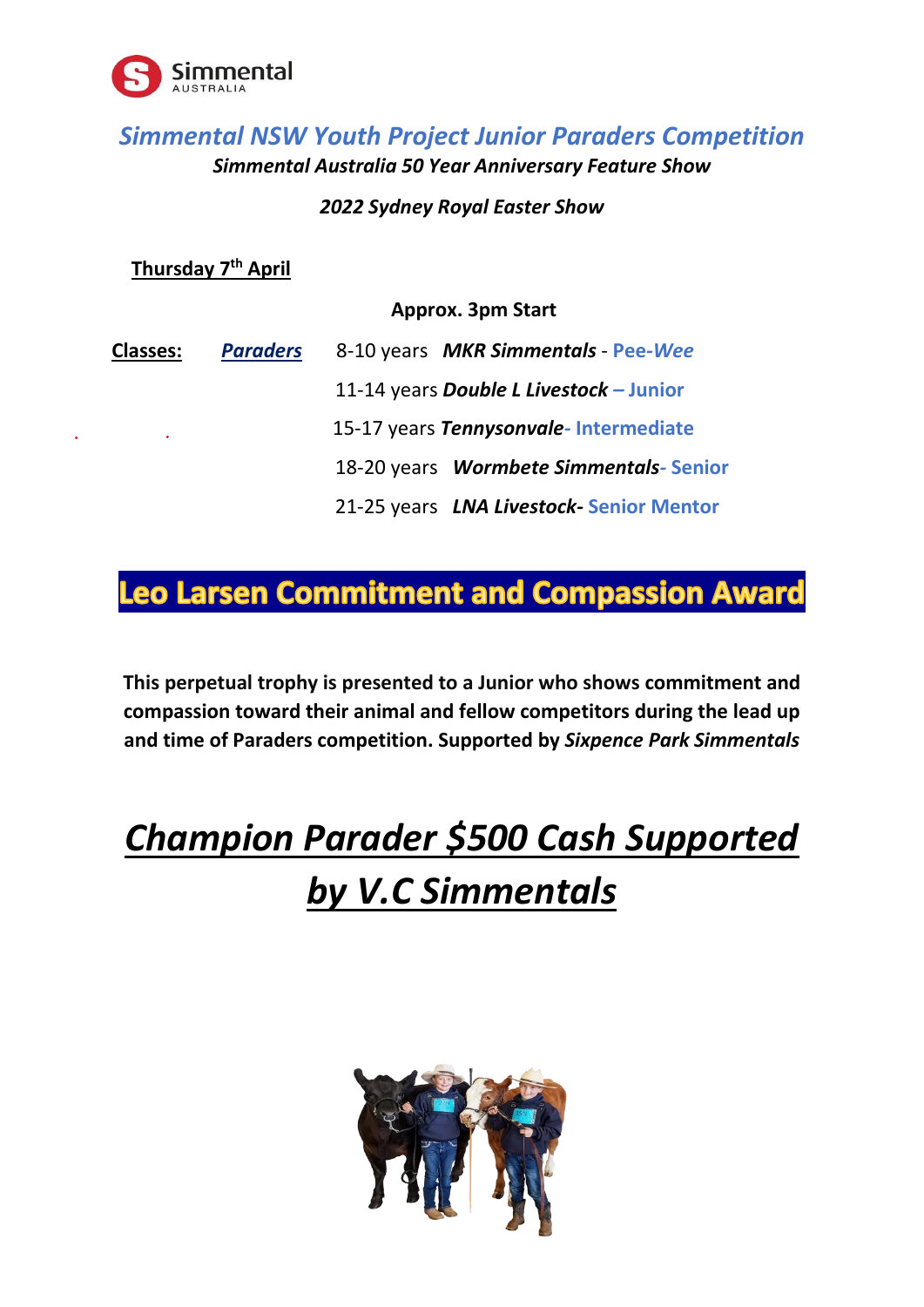

### *Simmental NSW Youth Project Junior Paraders Competition Simmental Australia 50 Year Anniversary Feature Show*

### *2022 Sydney Royal Easter Show*

\*All Paraders must be Members of Simmental Australia.

\*Junior membership under **21 ………. \$11.00**

\*Associate Membership **21** years to **25** years ……… **\$11.00 (This is a special 50year celebration rate only)**

\*Please note competitors under **18** years must always be under the direction/supervision/care of a member **18** years and above.

\* You must be 18 years and over to be eligible to lead bulls in this competition.

\*Competitors age as of the 1st of April 2022

\*Youths **8-10** can be accompanied by a Simmental Australia member over **18** years of age whilst in the ring.

\*Competitors must access their own cattle for competition.

\* All stock must be Simmental or Simmental infused and have been entered in other RAS competitions.

\*All Paraders must be Simmental members. Membership is available by submitting the attached Membership form with payment to **felicity@simmental.com.au**.

**\*** Entries are free but must be received with membership forms and payment by Friday the 25th March 2022.

**\*** All membership fees will be invoiced by Simmental Australia.

**\***All Paraders to be dressed in a Simmental breed uniform or if this is unavailable a light blue button up shirt and blue denim jeans. Hats (no Caps) to be worn during competition.

**\***The committee reserves the right to re-allocate age groups depending on entry numbers.